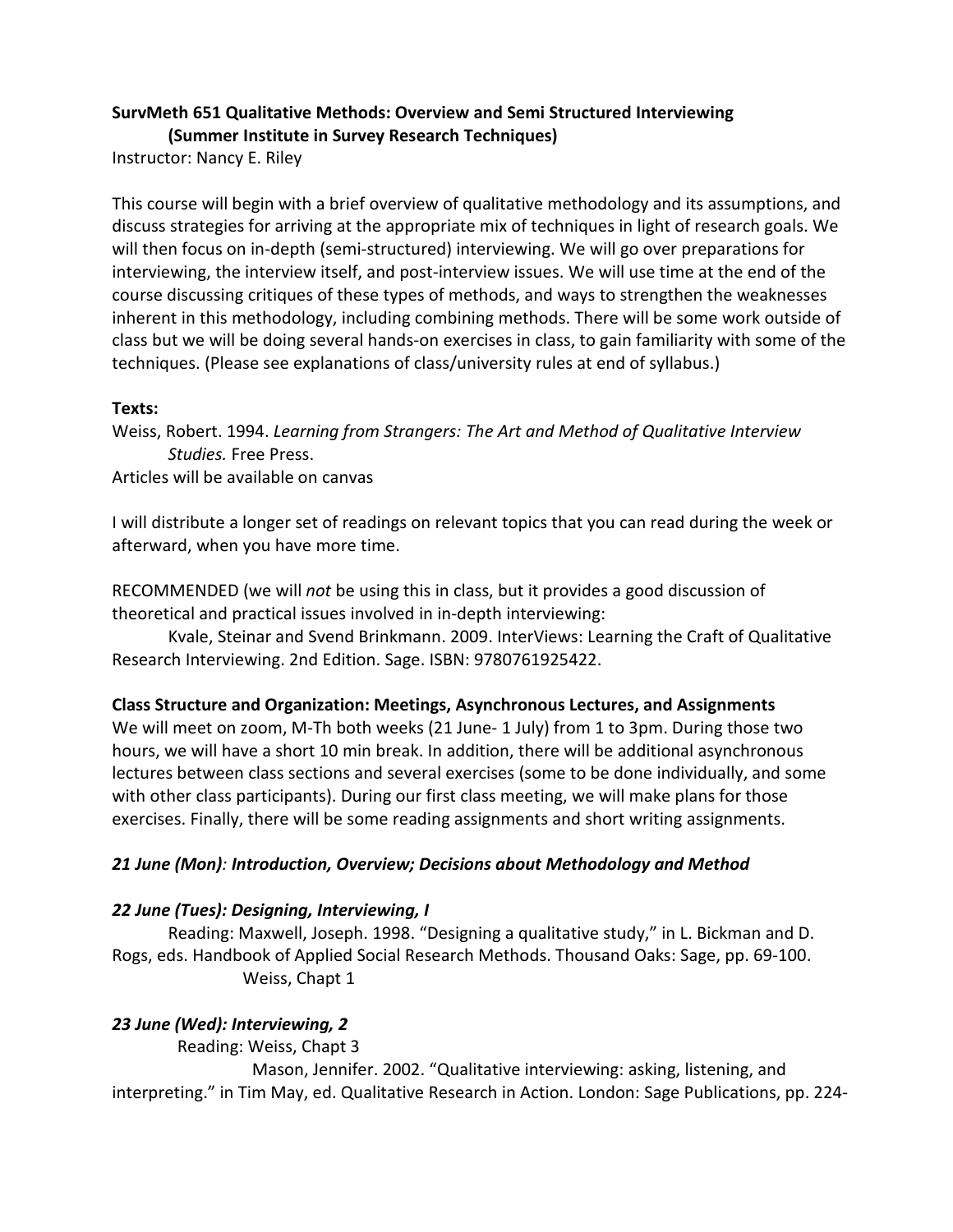241.

Recommended: Werner, Oswald. 1989. "Short takes: Keeping track of your interviews I, II" *CAM Newsletter*, p 6-8.

 Werner, Oswald. 1991. "Short takes: Keeping track of your interviews (revisted)" *CAM Newsletter*, p 10-12.

# *24 June (Thurs): Observing and Interpreting*

Virtual visit to the University of Michigan Museum of Art Reading: Weiss, chapt 4.

 Hermanowicz, Joseph. 2002. "The great interview: 25 strategies for studying people in bed." Qualitative Sociology 25 (4): 479-499.

### *28 June (Mon): Interviewing, III*

Reading: Kuzel, Anton. 1999. "Sampling in qualitative inquiry," in B. Crabtree and W. Miller, eds. Doing Qualitative Research, 2nd Ed. Sage, pp. 33-45.

 Luborsky, Mark and Robert Rubinstein. 1995. "Sampling in qualitative research: Rationale, issues, and methods." Research on Aging. 17 (1): 89-113 (March). Weiss, Chapt 2

### *29 June (Tues): Post-Interview Issues, Analysis*

Reading: Miller, Jody and Barry Glassner. "The 'inside' and the 'outside': finding realities in interviews." in D. Silverman, ed. Qualitative Research: Theory, Method, Practice. Sage, pp. 125- 139.

Weiss, Chapt 5

### *30 June (Wed): Analysis, Critiquing Interviews, Interview Methodology*

Reading: Kvale, Steinar. 2006. "Dominance through interviews and dialogues." Qualitative Inquiry 12 (3): 480-500.

Weiss, Chapt 6

# *1 July (Th): Assessing Interviewing*

 Reading: Tracy, Sarah. 2010. "Qualitative quality: Eight "big-tent" criteria for excellent qualitative research." Qualitative Inquiry 16 (1): 837-851.

 Seale, Clive. 1999. "Quality in qualitative research," Qualitative Inquiry 5 (4): 465-478.

# **Class and University Rules**

1. Class attendance: Participants are expected to attend all classes. If taking the class for a grade, a participant must complete all assignments. Others may choose to do the assignments as well.

2. Accommodations for Students with Disabilities at the University of Michigan: If you think you need an accommodation for a disability, please contact Services for Students with Disabilities (SSD) office to help us determine appropriate academic accommodations. SSD (734-763-3000;